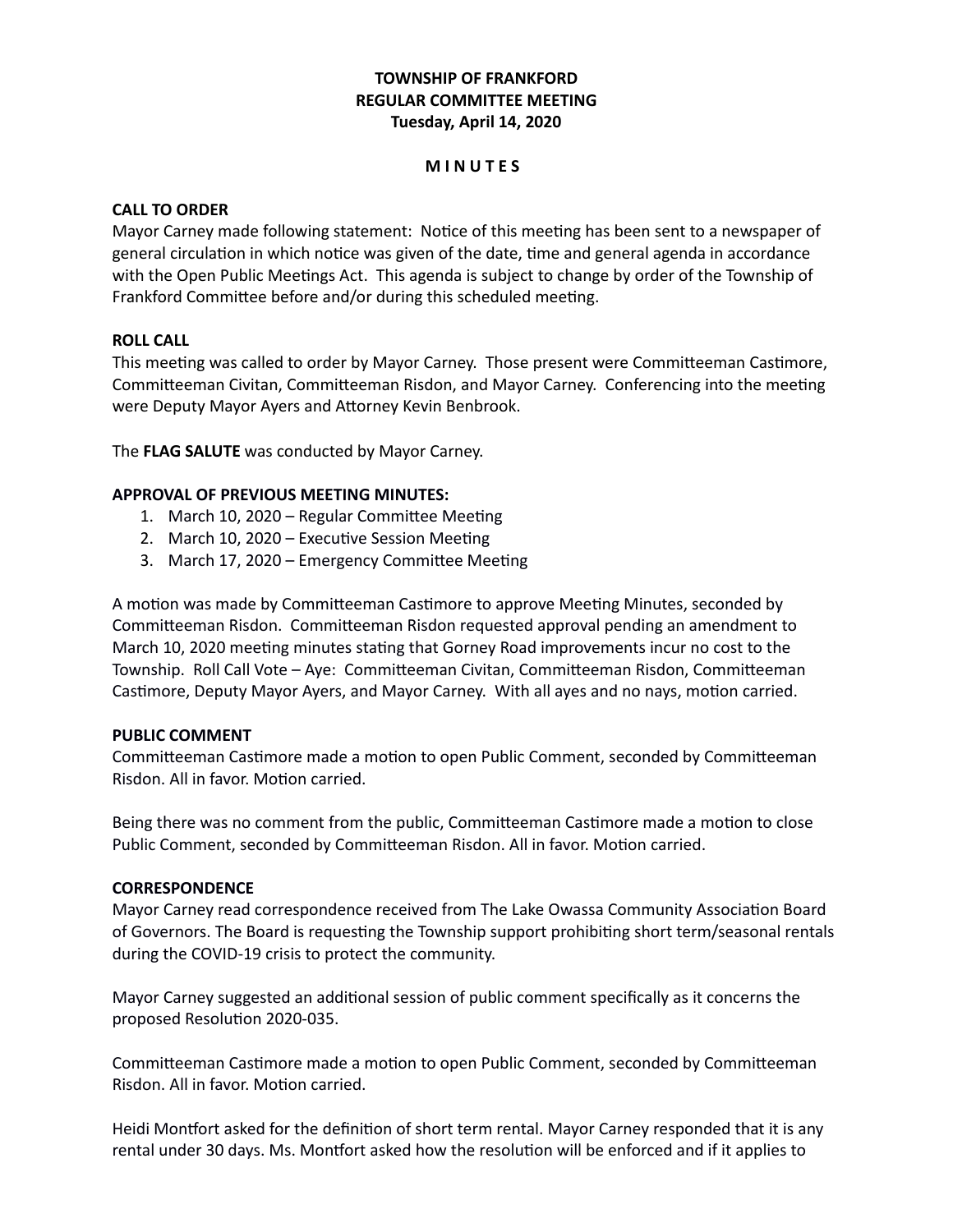transient health workers. Mayor Carney responded that summons' will be issued to those who violate the tenants of the resolution by the Zoning Officer and hosting of health care workers is not exempted from this resolution.

A motion was made by Committeeman Castimore to close public comment, seconded by Committeeman Risdon. All in favor. Motion carried.

## **RESOLUTION 2020-035 - Prohibiting Short Term Rentals During Public Health Crisis**

A motion was made by Committeeman Civitan to adopt Resolution 2020-035, seconded by Deputy Mayor Ayers. Roll Call Vote – Aye: Committeeman Risdon, Mayor Carney, Deputy Mayor Ayers, Committeeman Civitan, and Committeeman Castimore. With all ayes and no nays, the motion carried.

## **CONSENT AGENDA:**

- 1. Resolution 2020-030 Notice of Emergency Meeting
- 2. Resolution 2020-031 Refunding Tax Sale Certificate 2018-007
- 3. Resolution 2020-032 Canceling Tax Sale Certificate 2020-020
- 4. Resolution 2020-033 Refunding Tax Sale Certificate 2020-019
- 5. Resolution 2020-034 Support for Bridge Over Dry Brook Replacement

A motion was made by Mayor Carney to approve the Consent Agenda, seconded by Committeeman Civitan. Roll Call Vote – Aye: Mayor Carney, Committeeman Risdon, Deputy Mayor Ayers, Committeeman Castimore, Committeeman Civitan. With all ayes and no nays, motion carried.

## **FOR PUBLIC HEARING AND ADOPTION:**

## **ORDINANCE 2020-001 – Calendar Year 2020 Ordinance to Exceed the Municipal Budget Appropriation Limits and to Establish a CAP Bank (N.J.S.A. 40A-4-45.14)**

A motion was made by Committeeman Castimore to adopt Ordinance 2020-001; seconded by Committeeman Risdon.

A motion was made by Committeeman Castimore to open to public comment, seconded by Committeeman Civitan.

With no public comment, a motion was made by Committeeman Castimore to close from public comment, seconded by Committeeman Risdon. Roll Call Vote – Aye: Committeeman Risdon, Mayor Carney, Deputy Mayor Ayers, Committeeman Civitan, and Committeeman Castimore. With all ayes and no nays, the motion carried.

## **2020 MUNICIPAL BUDGET**

## **PUBLIC HEARING on INTRODUCED BUDGET**

A motion was made by Committeeman Castimore to open to public comment on the Introduced Budget, seconded by Committeeman Risdon. All in favor. Motion carried.

Mike Fox asked if the Committee read an e-mail he sent previously on behalf of the Fire Department to request funds. Mayor Carney replied that they received it and reviewed it.

Being there was no further comment, a motion was made by Committeeman Castimore to close from public comment, seconded by Committeeman Risdon. All in favor. Motion carried.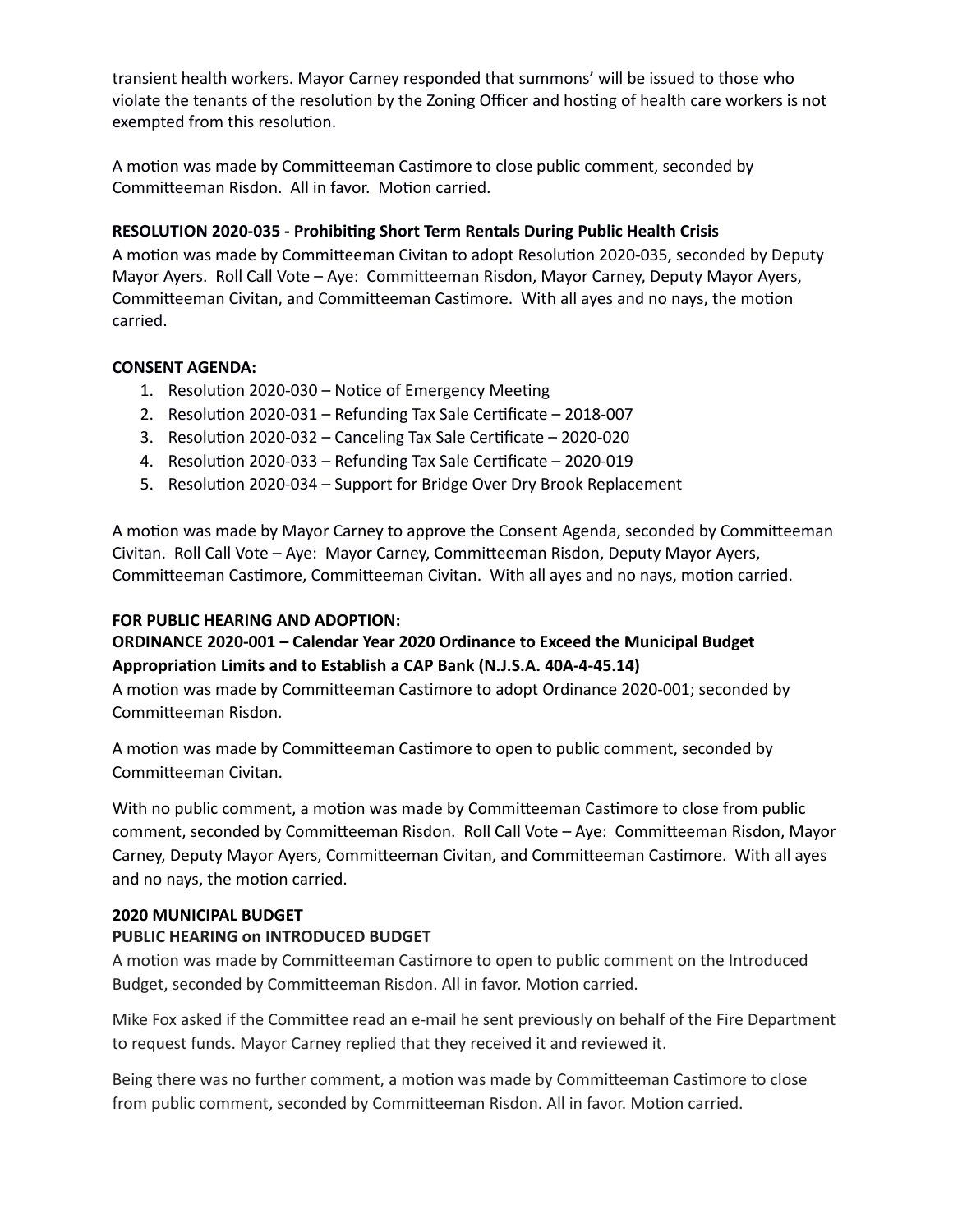Motion to adopt the 2020 budget made by Mayor Carney, seconded by Committeeman Civitan. Roll Call Vote – Aye: Mayor Carney, Committeeman Risdon, Deputy Mayor Ayers, Committeeman Civitan, and Committeeman Castimore. With all ayes and no nays, motion carried.

#### **Resolution 2020-036 – Resolution to Amend the 2020 Budget**

A motion was made by Committeeman Castimore to approve the Resolution to Amend the 2020 Budget, seconded by Committeeman Risdon. Roll Call Vote – Aye: Committeeman Risdon, Deputy Mayor Ayers, Mayor Carney, Committeeman Castimore, and Committeeman Civitan. With all ayes and no nays, the motion carried.

## **Adoption of Amended 2020 Budget**

A motion was made by Committeeman Castimore to adopt the Amended 2020 Budget, seconded by Committeeman Civitan. Roll Call Vote – Aye: Mayor Carney, Deputy Mayor Ayers, Committeeman Risdon, Committeeman Civitan, and Committeeman Castimore. With all ayes and no nays, motion carried.

#### **FIRST READING/INTRODUCTION:**

# **ORDINANCE 2020-002 – An Ordinance Amending Chapter II of the Code of The Township of Frankford Entitled "Administration"**

A motion was made by Committeeman Castimore to approve Ordinance 2020-002, seconded by Committeeman Risdon. Roll Call Vote – Aye: Committeeman Risdon, Deputy Mayor Ayers, Committeeman Civitan, Committeeman Castimore, and Mayor Carney. With all ayes and no nays, motion carried.

**ORDINANCE 2020-003 – An Ordinance of the Township of Frankford, County of Sussex, State of New Jersey, Providing for the purchase of a 2020 Medium Duty Single Axle Cab and Chassis with Snow Plow, Switch and Go Detachable Body System, Winter Sub Frame and Stainless-Steel V-Box Sand/Salt Spreader. The Total Cost of the Equipment is \$174,000.00, appropriating a Sum of \$174,000.00 from a reserve in the Capital Trust for the Reserve for the Purchase of Road Equipment.**

A motion was made by Committeeman Risdon to approve Ordinance 2020-003, seconded by Committeeman Civitan. Roll Call Vote – Aye: Mayor Carney, Committeeman Civitan, Deputy Mayor Ayers, Committeeman Risdon. Nay: Committeeman Castimore. With a majority of ayes, and one nay, the motion is carried.

**Recommendation to Accept Project –** HPA 19-197 – Proposed improvements to Mattison Reservoir Avenue – Section III

A motion was made by Committeeman Risdon to accept project – HPA 19-197 – Proposed improvements to Mattison Reservoir, Section III, seconded by Committeeman Castimore. Roll Call Vote – Aye: Committeeman Castimore, Deputy Mayor Ayers, Committeeman Civitan, Committeeman Risdon, and Mayor Carney. With all ayes and no nays, motion carried.

## **PUBLIC COMMENT:**

A motion was made by Committeeman Risdon to open to public comment, seconded by Committeeman Castimore. All in favor. Motion carried.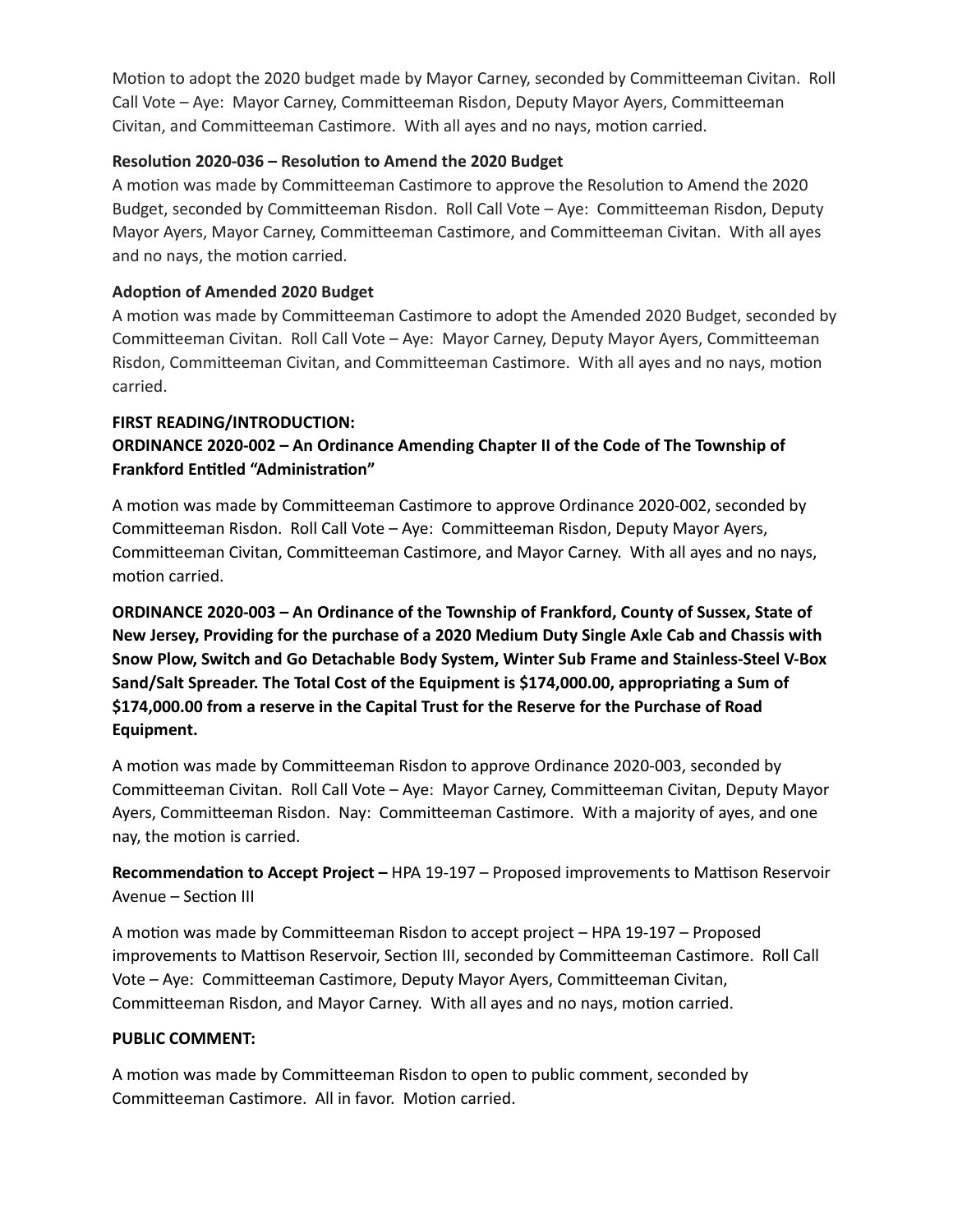Being that no comment was made, a motion was made by Committeeman Risdon to close from public comment, seconded by Committeeman Castimore. All in favor. Motion carried.

## **DEPARTMENT REPORTS:**

- 1. Animal Control Officer Report March 2020 Mayor Carney reported that our ACO officer will be patrolling the park more frequently.
- 2. DPW Report March 2020 Report was read by Mayor Carney.
- 3. Tax Collector's Report March 2020
- 4. Zoning Report Nothing to report

Attorney Benbrook stated that now is the time of year when he usually works on the Residential Lease Renewals and he questioned what the Committee's will was concerning this matter.

A motion was made by Committeeman Risdon to maintain the Frankford Township Residential Lease rental amounts to where they currently are, seconded by Committee Castimore. Roll Call Vote – Aye: Committeeman Castimore, Committeeman Civitan, Deputy Mayor Ayers, Committeeman Risdon, and Mayor Carney. With all ayes and no nays, motion carried.

## **TOWNSHIP CLERK REPORT**

Recognition Drive – Aldo and Nancy Sayre will be recognized for the month of May. Proclamations will be read at the May  $12<sup>th</sup>$  meeting and the Sayres will be invited to join us on the phone.

Due to a high demand for blood donations, Deputy Clerk, Diane Brauchle, is looking into hosting another blood drive.

## **TOWNSHIP ATTORNEY REPORT**

- **Foreclosures** due to the Supreme Court placing a hold on all foreclosures, the roughly 6 properties that Frankford was intending to foreclose on will be postponed.
- **Municipal Courts** are still closed. This is determined by the Supreme Court and there currently is no information is in place as to when they will re-open.
- **Federal Family Medical Leave Act** Previously this did not apply to Frankford as the Township is under 50 employees. However, due to new COVID-19 provisions, from April 1 – December 31, 2020, if an employee has to be out of work due to symptoms of COVID-19, if a family member with COVID-19 must be cared for, or if a child's school is closed, the Township is required to pay those individuals for a particular period of time.
- **FEMA Funds** Since every State has been declared a major disaster area by the President, FEMA Emergency Funds have been made available to reimburse for costs resulting from extra cleaning, cleaning products, and more. CFO, Sharon Yarosz said that she is already tracking those items, in fact.

## **TOWNSHIP COMMITTEE REPORTS**

## **DEPUTY MAYOR AYERS**

Deputy Mayor Ayers asked if monies could be borrowed from Open Space for the irrigation project at the Park. Mayor Carney spoke to the Park Chair and it is understood that this would have to be on hold.

## **MAYOR CARNEY**

Mayor Carney was last told that related to the Frankford School taxes, each household would be going up roughly \$100.00. Regarding High Point, the tax is going up 10%. It would have been 14%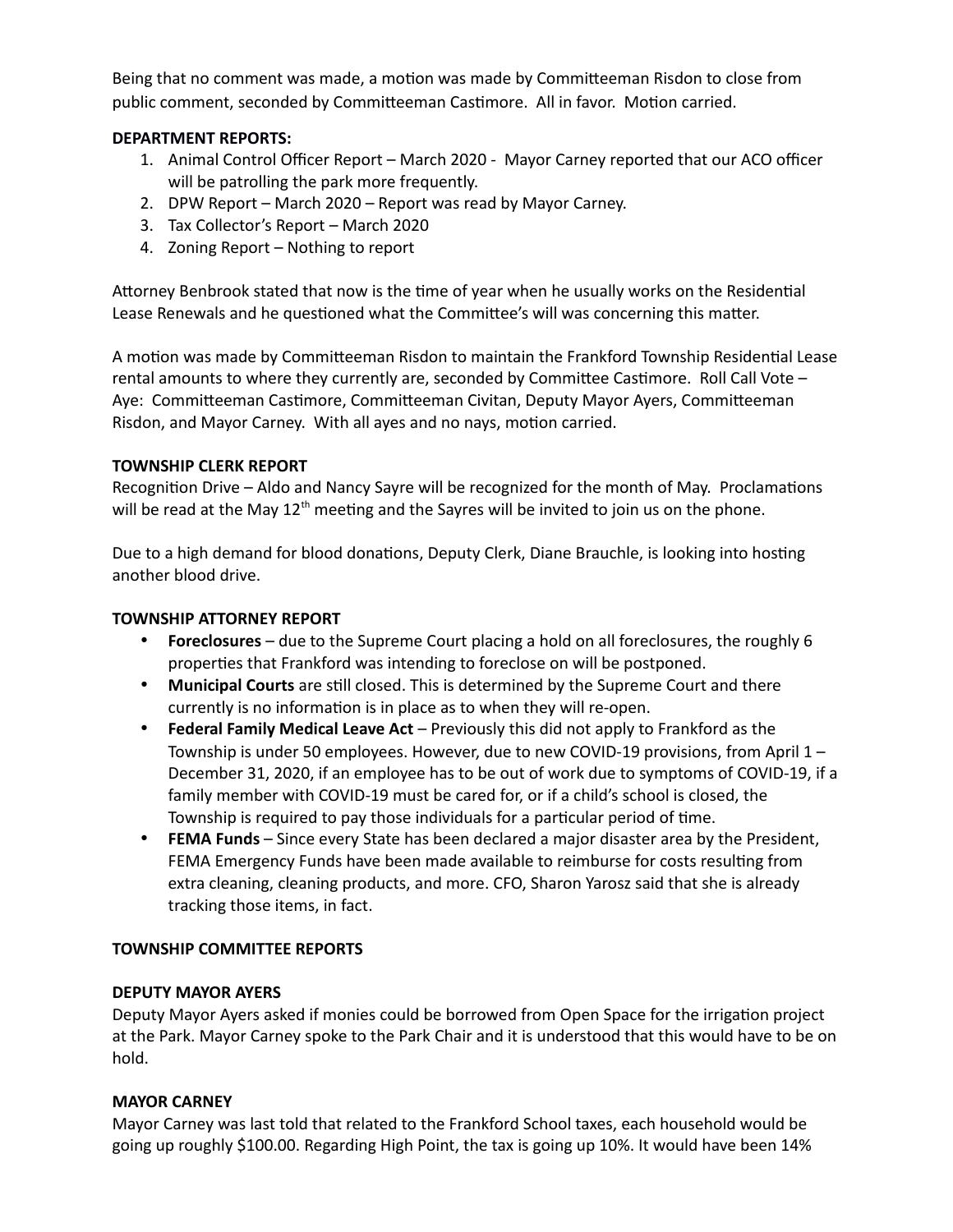but because of the schools being closed during COVID-19, it saved roughly \$400k between bussing, sports, cleaning, etc. This is the third year out of seven that State aid is going down.

The Fire Department purchased 50 N95 masks at a cost of \$400. Mayor Carney asked if the Township should reimburse them. Deputy Mayor Ayers suggested that the Township buy them 50 more masks instead. CFO Sharon Yarosz stated that they should just run their requests for PPE through the Township because the Township can get reimbursed for them.

A motion was made by Committeeman Civitan to purchase 50 masks, seconded by Committeeman Risdon. Roll Call Vote – Aye: Mayor Carney, Deputy Mayor Ayers, Committeeman Risdon, Committeeman Castimore, and Committeeman Civitan. With all ayes and not nays, motion carried.

#### **COMMITTEEMAN CASTIMORE**

The Economic Development Committee did not meet. As such there is no update.

#### **COMMITTEEMAN RISDON**

No update.

#### **COMMITTEEMAN CIVITAN**

Committeeman Civitan spoke with Craig of Blue Ridge Rescue about acquiring PPE.

#### **NEW BUSINESS:**

COVID-19 Update - Mayor Carney and Clerk Nienstedt have been developing communiqués to be shared in weekly robo-calls that serve to update residents on COVID-19. At this time, deaths from assisted living facilities comprise roughly 50% of the positive cases. Three deaths were reported as of today, with two coming from assisted living. 25 positive cases in Frankford Township with 536 in the County of Sussex.

Committeeman Civitan raised the issue of purchasing an electronic sign for the Township Building, as well as a portable one for notifications. Administrative Assistant, Katie Radler, researched and obtained 4 quotes for the sign for the Municipal Building. The Committee found the cost to be prohibitive at this time.

## **BILLS LIST APPROVAL:** For Bills from March 11, 2020 through April 9, 2020

A motion was made by Committeeman Castimore to approve bills list, seconded by Committeeman Civitan. Roll Call Vote – Ayes: Committeeman Risdon, Mayor Carney, Committeeman Castimore, Committeeman Civitan, and Deputy Mayor Ayers. With all ayes and no nays, motion carried.

#### **OEM SHARED SERVICE AGREEMENT**

Attorney Benbrook explained that he had just received the agreement from Branchville's Attorney, Mr. Valenti. A question was raised regarding an explanation of the 2% Administrative Fee noted in the agreement. Ms. Nienstedt would obtain that information. Additionally, the Committee had offered \$4,000.00 for the position. Mr. Benbrook said he will reach out to Mr. Valenti to clarify where the \$5,000.00 number came from.

An opt-out opportunity will be put in place in the agreement. Mayor Carney asked that we make the pay retroactive to April 1, 2020 because Mr. Lewis has been doing work without even having to be asked. A change needs to reflect that the OEM should attend all statutorily mandated activities.